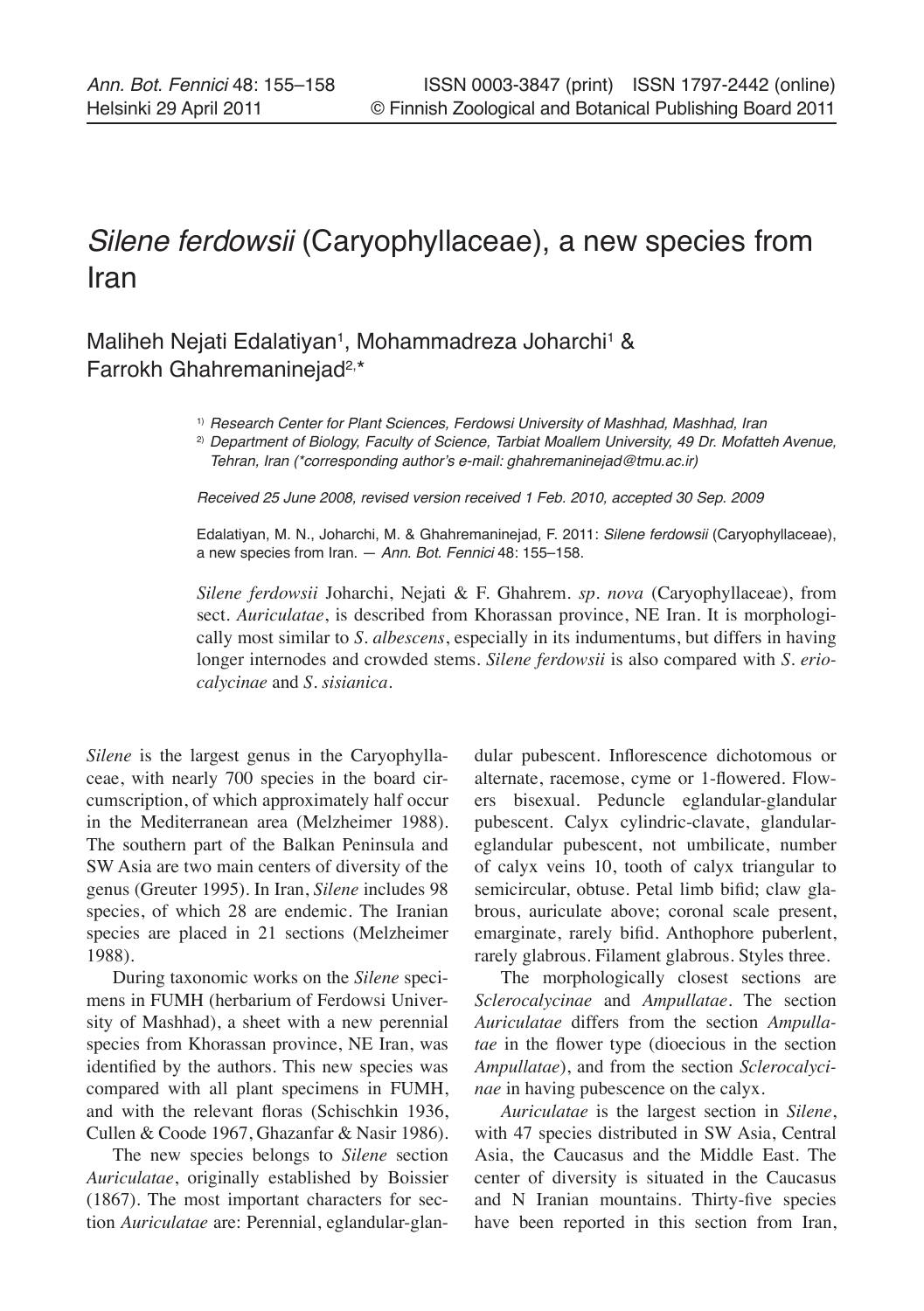

**Fig. 1.** Silene ferdowsii (from the holotype). — **A**: Habit. — **B**: Flower. — **C**: Calyx. Scales:  $A = 5$  cm; **B** and **C** = 3.5 cm.

distributed in most parts of the country; 21 of the species are endemic. All the measurements given in the description were taken from dried herbarium specimens.

## **Silene ferdowsii** Joharchi, Nejati & F. Ghahrem., sp. nova (Fig. 1)

*Perennis, saepe suffrutescens. Tota planta retrosis breviter tomentose-canescens rarus puberuli, caulis erectus, interdum dense, tenues, glauca rarus pallide viridi-flavescente, caules floriferi numerosis 17–45 cm longi, internodii longis (70–100 mm), caules sterilibus pauci 10–13 cm* 

*longi. Folia 11–37* ¥ *1–3 mm longi, linearilanceolata, uninervia, acuta, sessile, pubescent. Inflorescentia dichasium; pedicelli floris alaris ad 5mm longi; pedicelli florum ceterum ad 25 mm longi. Bracteae 2–5 mm longi, lanceolatae vel ovatae-triangularus ± acuminate, herbaceous, uninervia, puberuli. Calyx 10–17 mm longus, cylindrico-clavatus, albido-flavescenti– viridi, nervis viridi vel purpureo-viridi, striatus, crispe pubescens; dentes 1.5–2.5 mm longi, triangular-oblongus, obtuse, margine membranacei, ciliati. Petala alba ad lilacino-purpurescenti; limbus ad 6 mm longi, ad medium vel paulo profundis bifidus, lobos oblong-lineari; unguis ad 10 mm longus, apice dilatatus, glaber;*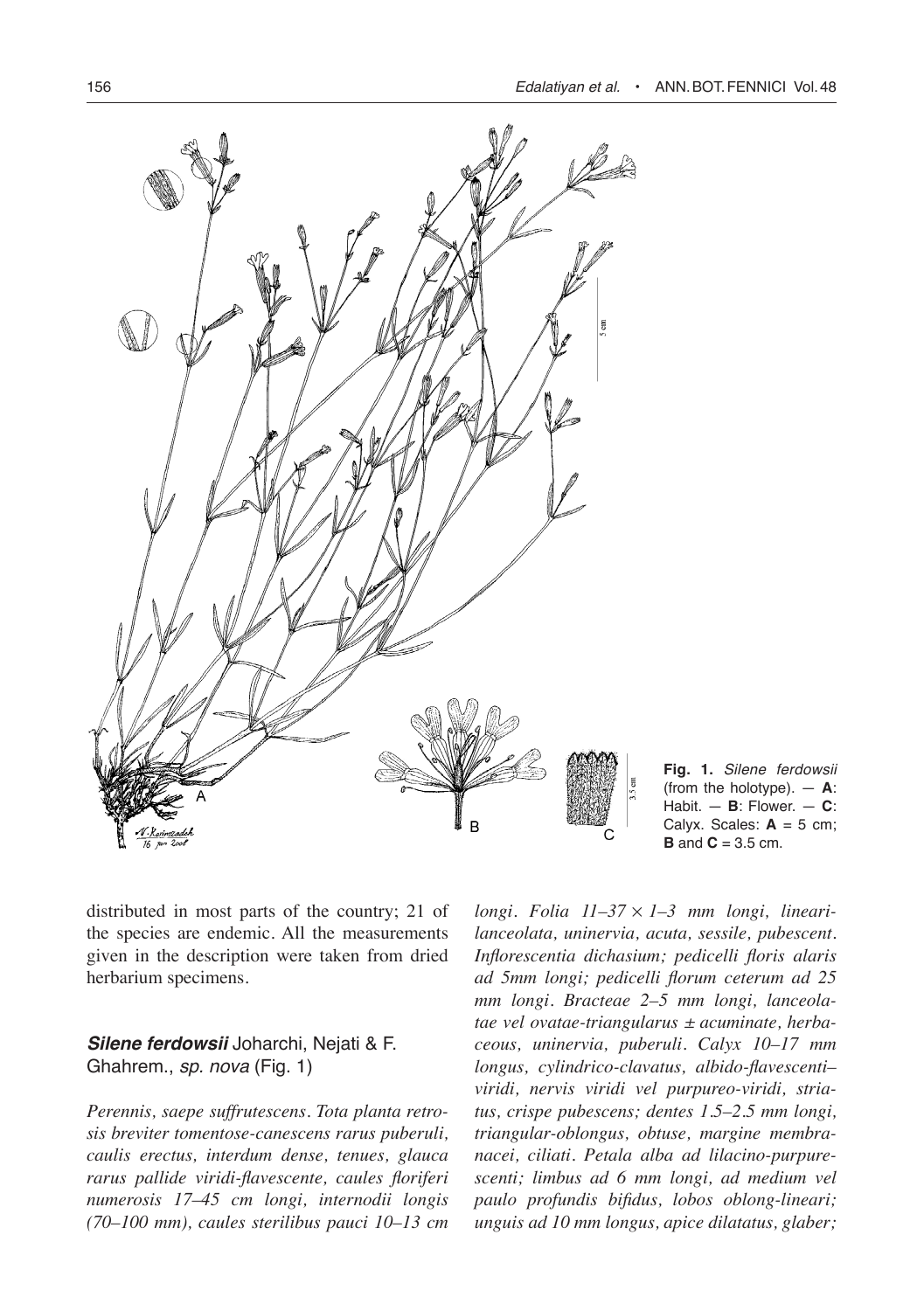| Character     | S. ferdowsii         | S. albescens                            | S. eriocalycinae | S. sisianica<br>dense or loose |  |
|---------------|----------------------|-----------------------------------------|------------------|--------------------------------|--|
| <b>Stems</b>  | usually very dense   | loose                                   | dense or loose   |                                |  |
| Internodes    | relatively long      | relatively short                        | relatively long  | relatively short               |  |
|               | $(70-100$ mm)        | $(15-45$ mm)                            | $(40 - 85$ mm)   | $(15 - 50$ mm)                 |  |
| <b>Bract</b>  | uninerved            | uninerved                               | 3-5 nerved       | 3 or rarely uninerved          |  |
| Calyx         | cylindrical-clavate  | clavate-pyriform                        | clavate          | cylindric-conical              |  |
| Petal         | white to pale violet | white, greenish,<br>brown or rarely red | yellowish-green  | white                          |  |
| Claw          | not auriculate       | auriculate                              | auriculate       | auriculate                     |  |
| Coronal scale | usually emarginate   | obtuse                                  | obtuse           | obtuse                         |  |
| Anthophore    | densely pubescent    | glabrous or sparsely<br>pubescent       | glabrous         | sparsely pubescent             |  |

| Table 1. Comparison between Silene ferdowsii and its morphologically closest species. |  |  |  |  |  |
|---------------------------------------------------------------------------------------|--|--|--|--|--|
|---------------------------------------------------------------------------------------|--|--|--|--|--|

*paracorollae ad 1 mm longi, obtuse rarus emarginatus. Anthophore ad 6 mm, pubescent. Filament glaber. Style 3, pilosa. Capsula 6–8* ¥ *2–5 mm, cylindric ad late ovoidea.*

Type: Iran. Khorassan province, Sarakhs-Mashhad road, 20 km SW of Shoorlogh village, 28.IV.1994 *Faghihnia & Zangooei 23846* (holotype FUMH; isotypes FAR, FUMH).

Etymology: The epithet honours "*Hakim Abolghasem Ferdowsi Toosi*" (935–1020 AD), one of the greatest Iranian poets; his tomb is located in Toos town, near to Mashhad, Khorassan Province, Iran.

Perennial. Stem suffrutescent, erect, branched, crowded, thin, glaucous, rarely gray-green-pale yellow, retrose shortly tomentose-canescent rarely puberulent; flowering stems numerous, 17–45 cm long, internodes long (70–100 mm); sterile branches few, 10–13 cm long. Leaves linear-lanceolate, 11–37 mm long, 1–3 mm wide, one-nerved, acute, sessile, pubescent. Inflorescence a dichasium. Bracts lanceolate or ovatetriangular  $\pm$  acuminate, herbaceous, 1-veined, puberulent, 2–5 mm long. Calyx cylindric-clavate, 10–17 mm long, 2–6 mm wide, whitish-pale yellow-green, nerves green or purple-green, striate, crisped pubescent; teeth 1.5–2.5 mm long, triangular-oblong, obtuse, margins membranous, ciliate. Petal white to pale violet; limb 6 mm long ± bilobate, lobes oblong-linear, claw up to 10 mm long, apex widened, glabrous; coronal scale 1 mm long, obtuse rarely emarginated. Anthophore up to 6 mm long, densely pubescent. Filaments glabrous. Styles three, hairy. Capsule 6–8 mm long, 2–5 mm wide, cylindric to later ovoid. Flowering and fruiting in March–May.

*Silene ferdowsii* is endemic to Khorassan province, and known only from the type material. It grows in dry regions on sandy-argillaceous hills and argilliferous calcareous rocks in NE Iran. It is similar to *S. albescens*, *S. eriocalycinae* and *S. sisianica*, but differs from them in several characters (Table 1). *Silene albescens* is endemic to Iran and is distributed in the southern and western parts of the country. *Silene eriocalycinae* is distributed in Iraq and W Iran, and *Silene sisianica* is distributed in Iraq, and N and NW Iran.

Additional specimens examined (paratypes): **Iran**. — Khorassan province, Dargaz, between Dargaz and Ghuchan, Kapkan village, 1550 m, 30.IV.1988 *Joharchi & Zangooei 16294* (FUMH, FAR). W Dargaz, Zeinedanloo village, 1000 m, 1.V.1988 *Joharchi & Zangooei 16413* (FUMH, FAR). Sarakhs, Shoorlogh village, 700 m, 27.IV.1992 *Faghihnia & Zangooei 21552* (FUMH, FAR).

## **Acknowledgment**

The authors wish to thank Ms. Nona Karimzadeh for the illustration.

## **References**

- Boissier, E. 1867: *Silene*. In: *Flora Orientalis*, vol. 1: 567–657. Genevae, Basileae & Lugundi.
- Cullen, J. & Coode, M. J. E. 1967: *Silene*. In: Davis, P. H. (ed.), *Flora of Turkey and Aegean Islands*, vol. 2: 179–242. Edinburgh Univ. Press, Edinburgh.
- Ghazanfar, Sh. A. & Nasir, Y. J. 1986: Caryophyllaceae. In: Nasir, E. & Ali, S. I. (eds.), *Flora of Pakistan*, vol. 175: 56–88. — Pakistan Agriculture Research Council,